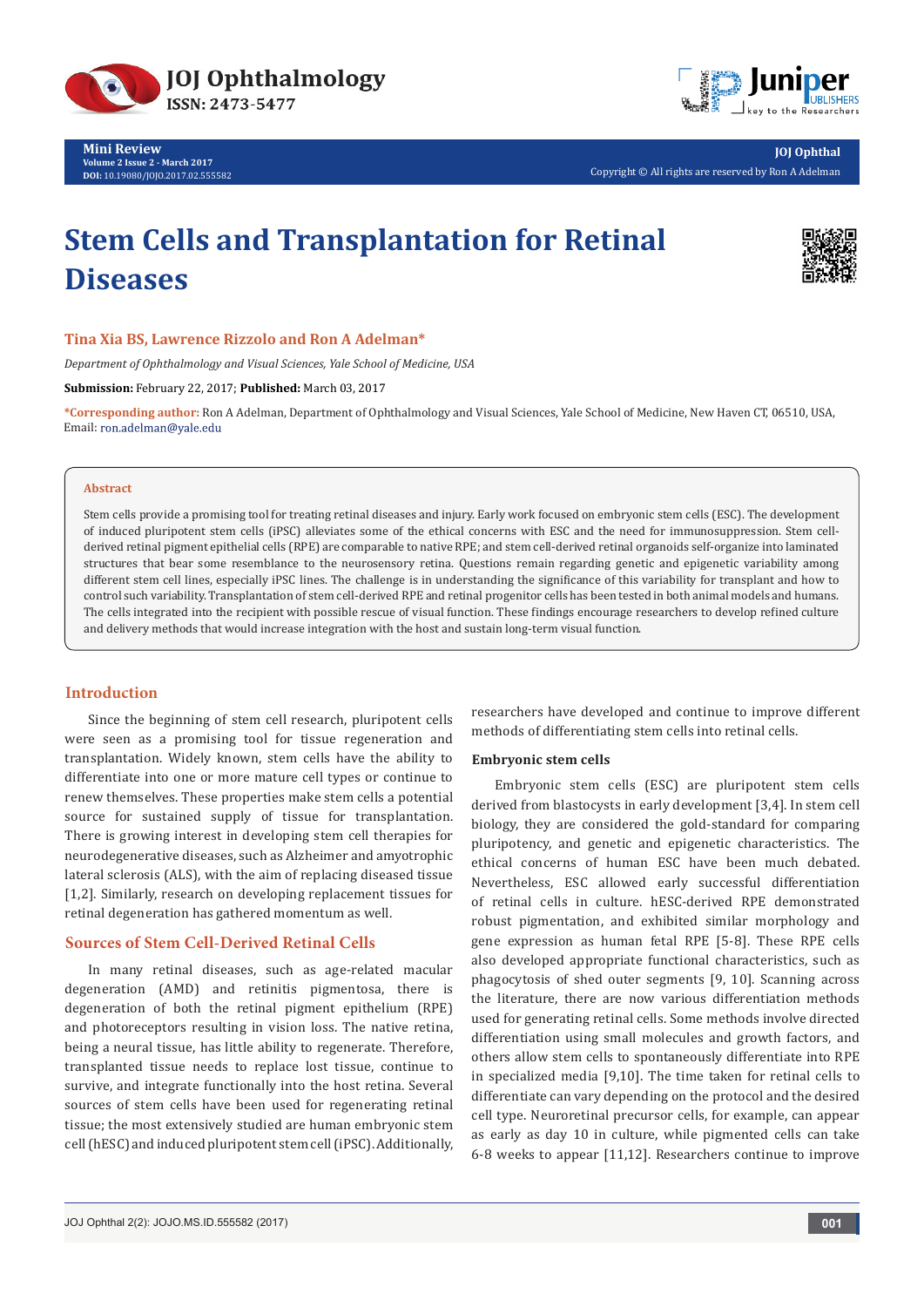methods to generate retinal cells comparable to native retina in order to study retinal development and to generate tissue for transplantation.

## **Induced pluripostent stem cells (iPSC)**

iPSCs are pluripotent stem cells that are derived from adult cells. Skin fibroblasts and peripheral blood cells are commonly used to generate iPSC. The Yamanaka group were the first to describe this reprogramming by introducing four transcription factors Oct3/4, Sox2, Klf4, and c-Myc, known as the "Yamanaka factors". [13, 14] iPSCs also have been successfully differentiated into retinal cells. iPSC-derived RPE can attain appropriate barrier function including proper distribution of membrane Na-K-ATPase, polarized secretion of VEGF and similar membrane potential as native RPE [15]. Retinal progenitor cells and photoreceptors derived from iPSC also exhibit similar gene expression patterns as those derived from ESC, although there can be variation in the timing of differentiation [16].

iPSC can be a source of unlimited supply of regenerated tissue for studying development and for transplantation. One major foreseeable advantage of iPSC over ESC is the issue of immune histocompatibility. iPSC derived from a patient's adult cells would not cause immune rejection when transplanted into the same person. In practice, not every iPSC line can successfully differentiate into the desired cell type. There is in fact variability among iPSC lines. Some researchers ascribe the cause of variability to differences in reprogramming techniques and lab environment; others propose that iPSC have different epigenetic markers either due to the reprogramming procedure or epigenetic memory of the original adult cell [17-19]. However, there is controversy over how much epigenetic aberrancies contribute to the variability seen among iPSC lines [20].

The ultimate question is how cellular variability affects the safety of iPSC-derived cells for transplantation. There is a need for defining standards not only to evaluate iPSC lines but also the differentiated cells derived from iPSC. Miyagishima et al. [21] proposed a system of authenticating iPSC-derived RPE: in addition to assessing gene expression and morphology, they also assessed cellular calcium flux, membrane electrophysiology and fluid transport in comparison to human fetal RPE [22]. Rigorous testing and characterization is needed to increase the safety and integrity of retinal tissue selected for transplantation.

## **Retinal Transplantation**

Transplantation of stem-cell derived retinal cells in animal models has presented positive results in visual improvement. Human clinical trials demonstrated good long-term safety of transplantation [22,23]. There are several ongoing clinical trials using stem-cell derived retinal cells for retinal diseases. The goals of transplantation are to replenish and rescue degenerating cells, re-establish neural connectivity within the retina, and improve visual acuity.

## **RPE transplantation**

Overall, more translational studies have been done using stem-cell derived RPE than with stem-cell derived neuroretinal cells. Transplantation studies commonly use rodent models of retinal degeneration. A widely used model, for example, is the Royal College of Surgeons (RCS) rat, which has a mutation in MERTK gene and models autosomal recessive retinitis pigmentosa [24]. Transplantation of ESC-derived and iPSCderived RPE in rodents with retinal degeneration resulted in more photoreceptor survival compared to non-transplanted animals. The photoreceptor layer was thicker at the transplant site compared to control [9,11,25-27].Transplanted RPE also promoted better visual function, measured by electroretinogram or optokinetic testing, compared to control animals [9,11,26]. The exact mechanism of photoreceptor rescue is not entirely elucidated. Given that the transplanted RPE does not always restore the outer blood-retinal barrier, one can postulate that trophic factors secreted by the RPE and the phagocytosis of photoreceptor outer segments may mediate the protective effects on the degenerating photoreceptors.

One major challenge from the studies mentioned above is long-term graft survival and visual improvement. In Carr et al. [10] implanted iPSC-RPE cells were eventually lost in the host retina at 13 weeks after transplant [26]. The mice interestingly retained improved visual function even when transplanted cells were not present. However, it is unknown whether this visual preservation can be sustained for longer. In the Idelson et al. [9] study, for example, the increased electroretinogram signal in transplanted animals eventually diminished at later time points (19 weeks). These results are proof-of-concept for using stemcell derived retinal tissue to improve vision in retinal diseases. However, they also highlight limitations and challenges that need to be overcome to improve effectiveness of transplantation. The route of transplantation is seen as an area for improvement. In earlier transplant studies, a bolus of cells suspended in solution was injected into the subretinal space. This delivery method limits the ability of the transplanted RPE to re-organize into a functional monolayer; perhaps relatedly, cell survival from bolus injections is low [28]. Active research now focuses on transplanting sheets of RPE grown of various scaffolds to promote increased graft survival in the recipient [29,30].

In 2015, human clinic trial results for hESC-RPE transplantation in two retinal diseases were reported [23]. The trials were phase I/II with primary outcomes of safety and tolerability. The grafted cells were well tolerated without evidence of aberrant growth or serious side effects. When visual acuity was measured at 6 months after transplant, 6 out of the 9 AMD patients showed modest improvement from baseline and 3 out of 8 Stargardt's macular dystrophy patients showed similar improvement. The other patients had stable or decreased visual acuity. The study demonstrated the safety of stem-cell derived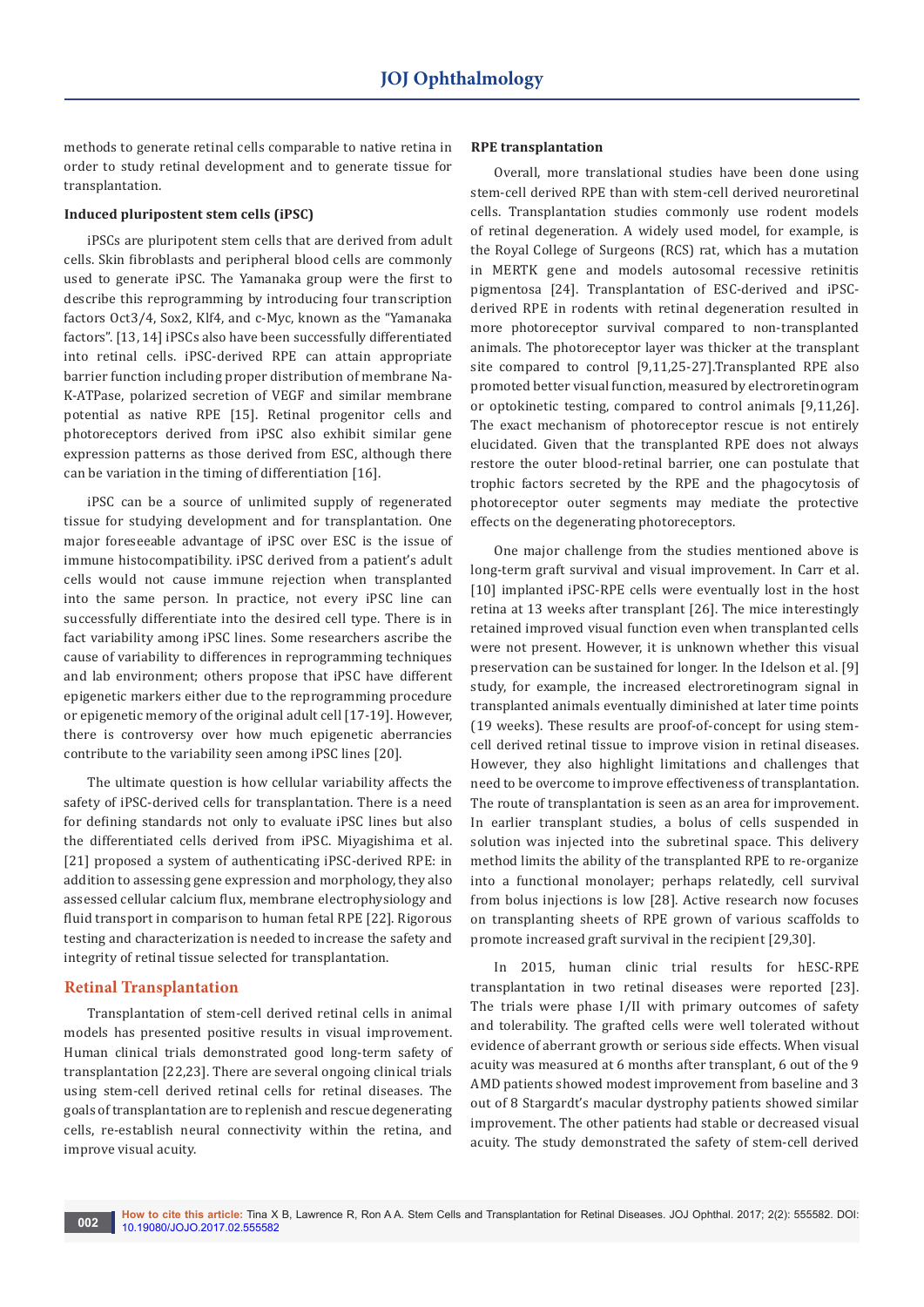retinal transplantation in human patients. Other clinical trials are underway to assess different types of stem-cell derived retinal tissue, different methods of delivery, and in different retinal diseases.

#### **Photoreceptor transplantation**

Efforts to replace diseased photoreceptors have involved transplantation of retinal progenitor cells (RPC). Understandably, mature neural retina is more challenging to differentiate in culture, given its complex interconnected laminations. However, RPC have been successfully grown from stem cells and transplanted into animal models with the hope that these progenitor cells can continue differentiation into mature retinal cells in the host.

Several groups developed methods of differentiating stem cells into three-dimensional, spherical organoids composed of retinal progenitor cells [31-34]. The organoids (referred to in the literature as optic vesicles) contained cells that expressed developmental markers for photoreceptor, amacrine, horizontal and ganglion cells; with time in culture, the cells within optic vesicles self-organize into crude laminations [32,35]. One group demonstrated electrical excitability in these optic vesicles, indicating functional synaptic connectivity among the cells. The generation of these stem cell-derived optic vesicles offers a method of increasing production efficiency of neural retinal tissue for transplantation. However, the spherical geometry of the organoids makes them unsuitable for implantation, because they fail to flatten and simultaneously interact with the RPE and neurosensory retina. As models of retinal differentiation, they should prove valuable for studying the mechanisms of retinal disease and potential medical therapies.

Transplantation with immature RPC also has had positive results in animal models. Transplanted stem cell-derived retinal precursor cells migrated into and integrated structurally with the host retina, showing synaptic interaction with the host [12,36-38]. Furthermore, better visual function was assessed by optokinetic testing, electroretinogram, and visual cortex activity in transplanted animals compared to control [37,39] Like stem cell-derived RPE, the stem cell-derived neural retinal cells are well tolerated in the recipient. However, there is still little data on long-term survival of these stem cell derived-retinal progenitor cells, and whether vision can also be rescued longterm. These encouraging results highlight the need for more validation studies in preclinical models.

### **Conclusion**

Researchers have successfully differentiated retinal cells from ESC and iPSC. Retinal culture systems, such as the threedimensional organoids, allow the study of retinal development, mechanisms of disease, and provide tissue for transplantation in retinal diseases. There is continued modification and optimization of these differentiation methods. Both stem cellderived RPE and retinal progenitor cells have been transplanted in animal models and exhibited graft survival and possible visual improvement. For human patients, early phase trials demonstrated good tolerability of transplantation. More clinical studies are needed to validate the efficiency of retinal transplantation.

## **Grant Support**

Leir Foundation, Newman's Own Foundation.

### **References**

- 1. [Lunn JS, Sakowski SA, Hur J, Feldman EL \(2011\) Stem cell technology](https://www.ncbi.nlm.nih.gov/pubmed/21905078/)  [for neurodegenerative diseases. Ann Neurol 70\(3\): 353-361.](https://www.ncbi.nlm.nih.gov/pubmed/21905078/)
- 2. [Feldman EL, Boulis NM, Hur J, Johe K, Rutkove SB, et al. \(2014\)](https://www.ncbi.nlm.nih.gov/pubmed/24510776)  [Intraspinal neural stem cell transplantation in amyotrophic lateral](https://www.ncbi.nlm.nih.gov/pubmed/24510776)  [sclerosis: phase 1 trial outcomes. Ann Neurol 75\(3\): 363-373.](https://www.ncbi.nlm.nih.gov/pubmed/24510776)
- 3. [Thomson JA, Itskovitz-Eldor J, Shapiro SS, Waknitz MA, Swiergiel JJ, et](https://www.ncbi.nlm.nih.gov/pubmed/9804556)  [al. \(1998\) Embryonic stem cell lines derived from human blastocysts.](https://www.ncbi.nlm.nih.gov/pubmed/9804556)  [Science 282\(5391\): 1145-1147.](https://www.ncbi.nlm.nih.gov/pubmed/9804556)
- 4. [Evans MJ, Kaufman MH \(1981\) Establishment in culture of](https://www.ncbi.nlm.nih.gov/pubmed/7242681)  [pluripotential cells from mouse embryos. Nature 292\(5819\): 154-156.](https://www.ncbi.nlm.nih.gov/pubmed/7242681)
- 5. [Klimanskaya I, Hipp J, Rezai KA, West M, Atala A, et al. \(2004\)](https://www.ncbi.nlm.nih.gov/pubmed/15671670)  [Derivation and comparative assessment of retinal pigment epithelium](https://www.ncbi.nlm.nih.gov/pubmed/15671670)  [from human embryonic stem cells using transcriptomics. Cloning Stem](https://www.ncbi.nlm.nih.gov/pubmed/15671670)  [Cells 6\(3\): 217-245.](https://www.ncbi.nlm.nih.gov/pubmed/15671670)
- 6. [Osakada F, Jin ZB, Hirami Y, Ikeda H, Danjyo T, et al. \(2009\) In vitro](https://www.ncbi.nlm.nih.gov/pubmed/19671662)  [differentiation of retinal cells from human pluripotent stem cells by](https://www.ncbi.nlm.nih.gov/pubmed/19671662)  [small-molecule induction. J Cell Sci 122\(Pt 17\): 3169-3179.](https://www.ncbi.nlm.nih.gov/pubmed/19671662)
- 7. [Peng S, Gan G, Qiu C, Zhong M, An H, et al. \(2013\) Engineering a](https://www.ncbi.nlm.nih.gov/pubmed/23734062)  [blood-retinal barrier with human embryonic stem cell-derived retinal](https://www.ncbi.nlm.nih.gov/pubmed/23734062)  [pigment epithelium: transcriptome and functional analysis. Stem Cells](https://www.ncbi.nlm.nih.gov/pubmed/23734062)  [Transl Med 2\(7\): 534-544.](https://www.ncbi.nlm.nih.gov/pubmed/23734062)
- 8. [Maminishkis A, Chen S, Jalickee S, Banzon T, Shi G, et al. \(2006\) Confluent](https://www.ncbi.nlm.nih.gov/pubmed/16877436)  [monolayers of cultured human fetal retinal pigment epithelium exhibit](https://www.ncbi.nlm.nih.gov/pubmed/16877436)  [morphology and physiology of native tissue. Invest Ophthalmol Vis Sci](https://www.ncbi.nlm.nih.gov/pubmed/16877436)  [47\(8\): 3612-3624.](https://www.ncbi.nlm.nih.gov/pubmed/16877436)
- 9. [Idelson M, Alper R, Obolensky A, Ben-Shushan E, Hemo I, et al. \(2009\)](https://www.ncbi.nlm.nih.gov/pubmed/19796620)  [Directed differentiation of human embryonic stem cells into functional](https://www.ncbi.nlm.nih.gov/pubmed/19796620)  [retinal pigment epithelium cells. Cell Stem Cell 5\(4\): 396-408.](https://www.ncbi.nlm.nih.gov/pubmed/19796620)
- 10. [Carr AJ, Vugler A, Lawrence J, Chen LL, Ahmado A, et al. \(2009\)](https://www.ncbi.nlm.nih.gov/pubmed/19204785)  [Molecular characterization and functional analysis of phagocytosis by](https://www.ncbi.nlm.nih.gov/pubmed/19204785)  [human embryonic stem cell-derived RPE cells using a novel human](https://www.ncbi.nlm.nih.gov/pubmed/19204785)  [retinal assay. Mol Vis 15: 283-295.](https://www.ncbi.nlm.nih.gov/pubmed/19204785)
- 11. [Lund RD, Wang S, Klimanskaya I, Holmes T, Ramos-Kelsey R, et al.](https://www.ncbi.nlm.nih.gov/pubmed/17009895)  [\(2006\) Human embryonic stem cell-derived cells rescue visual](https://www.ncbi.nlm.nih.gov/pubmed/17009895)  [function in dystrophic RCS rats. Cloning Stem Cells 8\(3\): 189-199.](https://www.ncbi.nlm.nih.gov/pubmed/17009895)
- 12. [Assawachananont J, Mandai M, Okamoto S, Yamada C, Eiraku M, et al.](https://www.ncbi.nlm.nih.gov/pubmed/24936453)  [\(2014\) Transplantation of embryonic and induced pluripotent stem](https://www.ncbi.nlm.nih.gov/pubmed/24936453)  [cell-derived 3D retinal sheets into retinal degenerative mice. Stem Cell](https://www.ncbi.nlm.nih.gov/pubmed/24936453)  [Reports 2\(5\): 662-674.](https://www.ncbi.nlm.nih.gov/pubmed/24936453)
- 13. [Takahashi K, Tanabe K, Ohnuki M, Narita M, Ichisaka T, et al. \(2007\)](https://www.ncbi.nlm.nih.gov/pubmed/18035408)  [Induction of pluripotent stem cells from adult human fibroblasts by](https://www.ncbi.nlm.nih.gov/pubmed/18035408)  [defined factors. Cell 131\(5\): 861-872.](https://www.ncbi.nlm.nih.gov/pubmed/18035408)
- 14. [Takahashi K, Yamanaka S \(2006\) Induction of pluripotent stem cells](https://www.ncbi.nlm.nih.gov/pubmed/16904174)  [from mouse embryonic and adult fibroblast cultures by defined](https://www.ncbi.nlm.nih.gov/pubmed/16904174)  [factors. Cell 126\(4\): 663-676.](https://www.ncbi.nlm.nih.gov/pubmed/16904174)